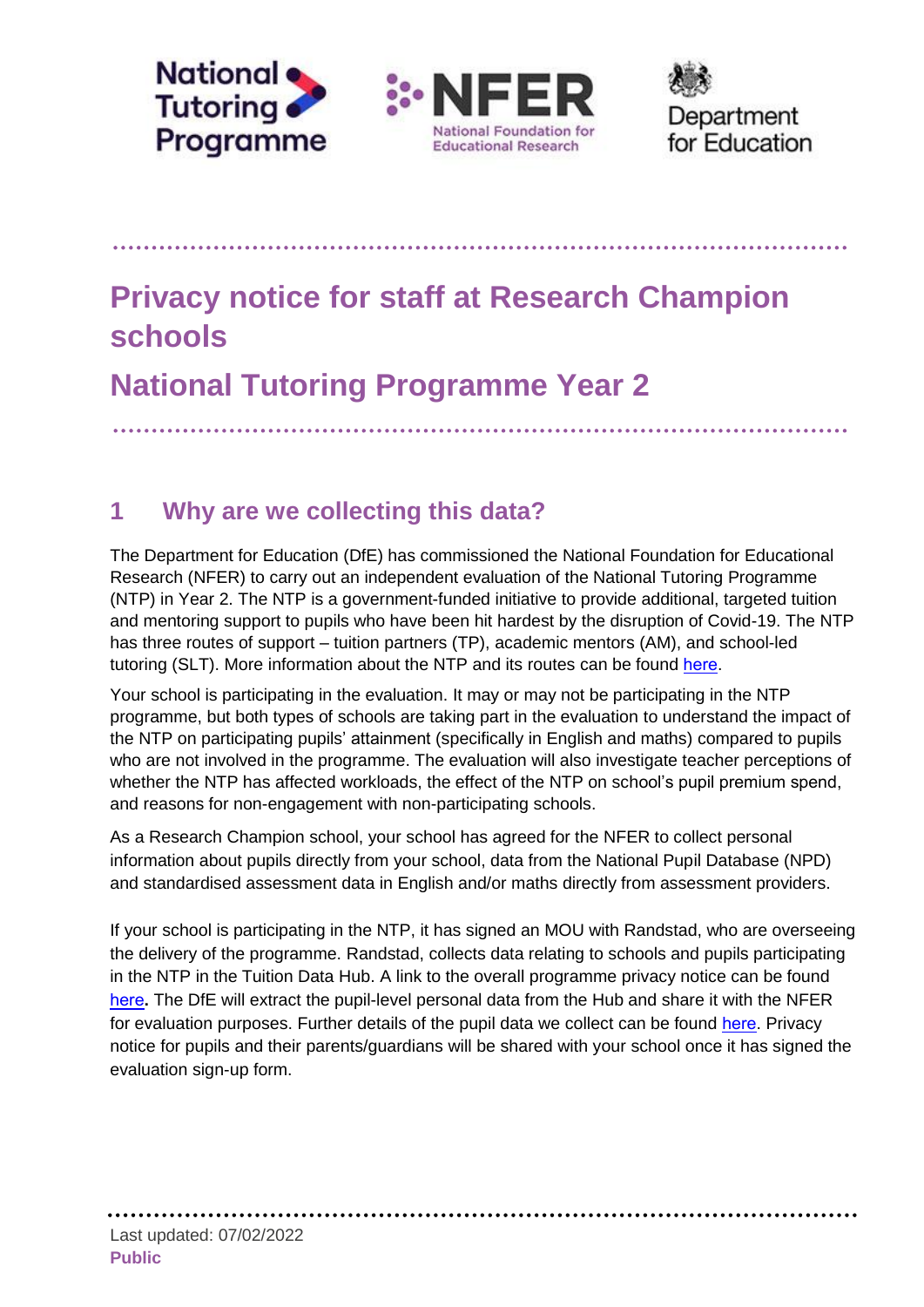

# **2 Who is this project sponsored and funded by?**

The DfE has commissioned the NFER to carry out this evaluation.

The DfE is the data controller for any personal information used for this evaluation. It has determined the means and purpose of the processing of personal data in the evaluation. The NFER is a data processor; it only follows the instructions of DfE when processing personal data.

## **3 What is the legal basis for processing activities?**

DfE is the data controller and have commissioned the NFER to process the data for the evaluation as it is necessary for the performance of a task carried out in public interest vested in the DfE as controller (article 6 1 e).

The statutory basis for these tasks are set out in:

 S.10 The Education Act 1996: The Secretary of State shall promote the education of the people of England and Wales.

#### **4 How will personal data be obtained?**

The NFER will collect some personal data directly from the school via the sign up form.

## **5 What personal data is being collected by this project?**

All schools participating in the evaluation will be asked by the NFER to provide the following details of a senior leader contact:

Name, Job Role/Title, email address and telephone number

The NFER will use these contact details to send the School Lead a short school survey to complete, and (in some cases) to distribute the survey to classroom teachers. A small sample of schools will also be invited to take part in case studies involving interviews with staff. From these schools, NFER will collect participant's name and contact details to organise interviews.

The survey and case studies will explore perceptions of whether the NTP has affected workloads, the effect of the NTP on school's pupil premium spend, and reasons for non-engagement with nonparticipating schools. Background information (for example, professional experience and length of time in role) may be collected via the survey and interviews. These parts of the evaluation are optional, but we hope schools will contribute as it will provide useful data for the evaluation.

## **6 Who will personal data be shared with?**

No schools or individuals will be named in any report for this project.

. . . . . . .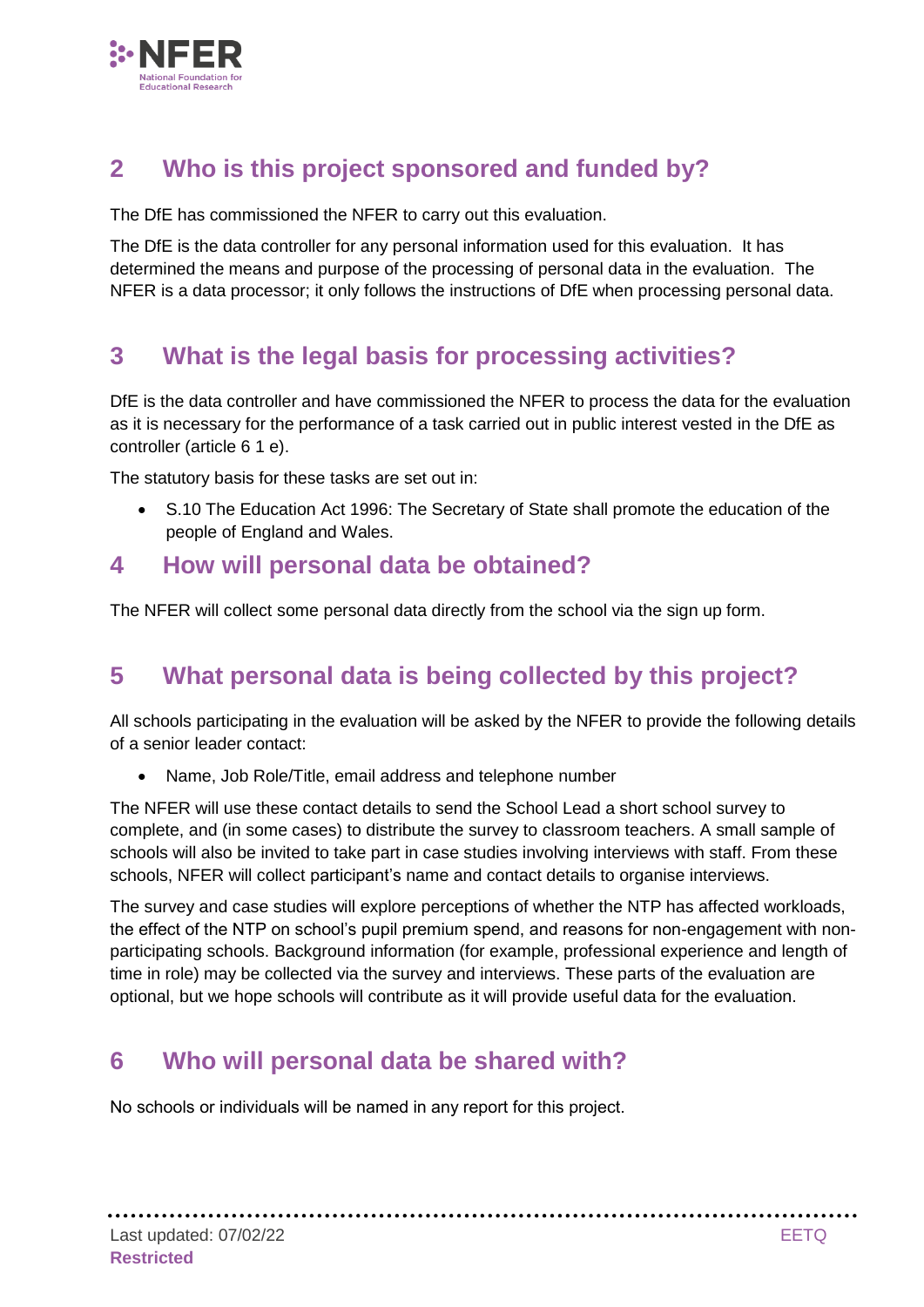

Your data will be shared directly with the NFER via sign-up form and the survey. The NFER will administer the sign-up form and survey online via Questback. Questback's privacy statement can be found at <https://www.questback.com/data-privacy/>

Any personal data shared between DfE and NFER will be via a secure online portal. Pseudonymised<sup>1</sup> matched data will be archived by the DfE to enable DfE and other research teams to use the pseudonymised data as part of subsequent research. The pseudonymised data may also be linked to other relevant datasets after archiving.

#### **7 Is personal data being transferred outside of the European Economic Areas (EEA)?**

No personal data collected by the NFER is being transferred outside of the EEA.

#### **8 How long will personal data be retained?**

Upon completion of the contract NFER will send pseudonymised datasets and anonymous survey findings to be saved as part of an archive to allow for secondary analysis. DfE will keep pseudonymised datasets and anonymous survey findings in this archive for the duration of the National Tutoring Programme and two years after the end of the National Tutoring Programme.

The NFER will securely delete any personal data relating to the evaluation one year after the publication of the final report, currently expected to be January 2023.

## **9 How is the security of data maintained?**

All organisations involved in the delivery and evaluation of the NTP have measures in place to prevent personal data being accidentally lost, used or accessed in an unauthorised way, altered or disclosed. All organisations limit access to personal data to staff members who have a business need to see it.

Arrangements for protection of personal data processed for programme delivery are detailed in the NTP privacy notice. Details specific to the evaluation are below.

NFER has been certified to ISO27001 (GB17/872763) the internal standard for information security and holds Cyber Essentials Plus (IASME-CEP-004922). NFER operates Microsoft Windows Operating Systems and industry standard enterprise software such as databases and email, all managed to recognised industry standards with a full patching regime. All NFER laptops and mobile storage devices are encrypted and accessed with PIN-codes and strong passwords. Annual penetration tests are carried out by a CHECK-accredited supplier and remediation undertaken. We use a replicated disaster recovery service (RDRS) which allows the business to

**\*\*\*\*\*\*\*\*\*\*\*\*\*** 

. . . . . . . . . . .

<sup>&</sup>lt;sup>1</sup> Pseudonymisation is a technique that replaces or removes information (like names or other meaningful identifiers) in a data set that identifies an individual.